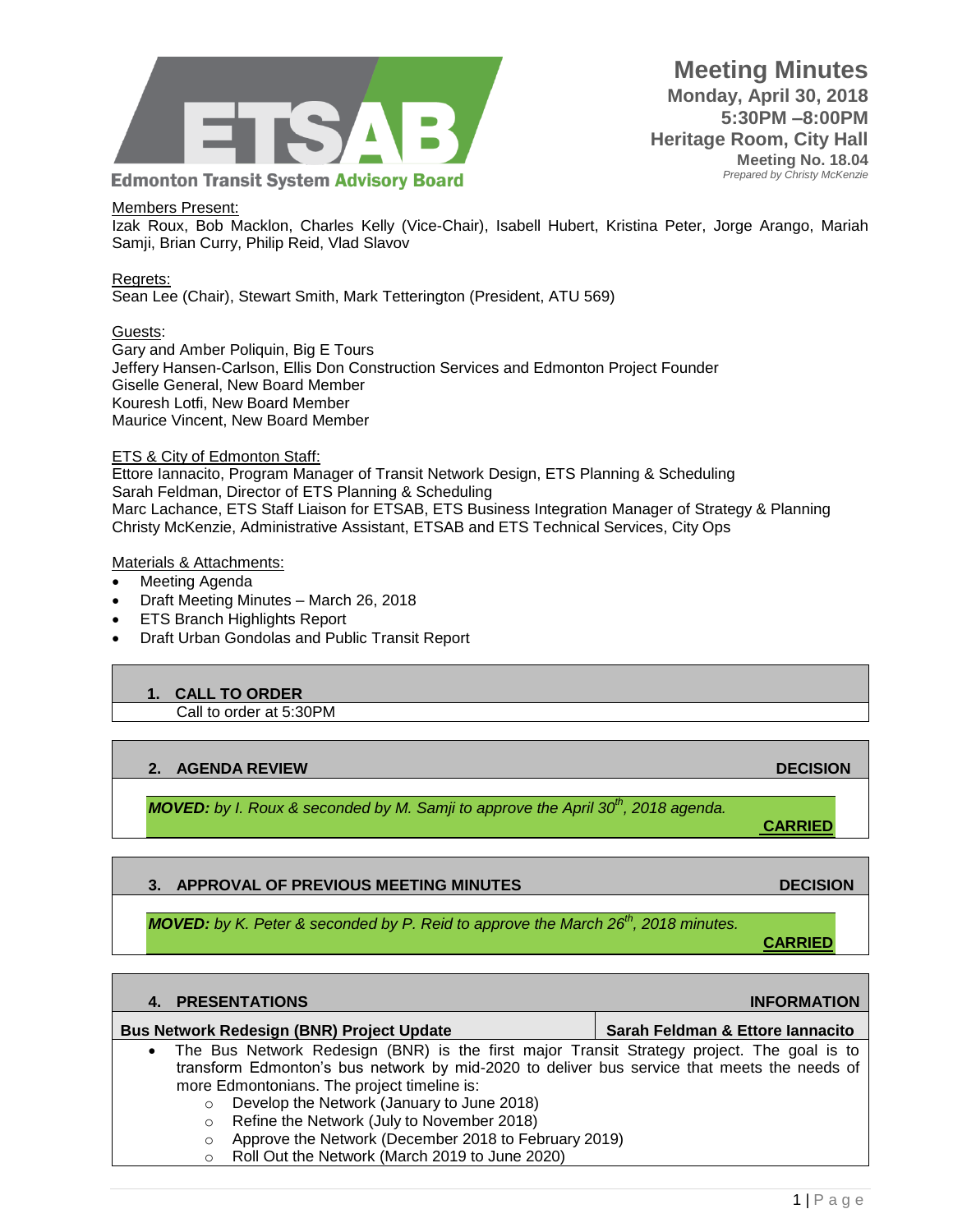- The service areas were defined, with inner area neighbourhoods with riders that want more frequent service differentiated from outer area neighbourhoods, with riders who want more direct services.
- The changes that will be implemented include service pattern changes, changes to almost every route, and a reduction of the total number of routes in order to facilitate increases in frequency and increases in evening and weekend services. A study on first and last km solutions is underway.
- It was noted that most major corridors will have the same service, or better service; the service is not expanding into new neighbourhoods and no additional resources (service hours, staffing requirements, and number of buses) are required to accommodate the proposed changes.
- Types of routes were defined as:
	- o Primary Transit Network
		- Frequent Transit Network routes, which will be routes along major corridors in defined inner area neighbourhoods that will run seven days per week every 15-20 min maximum during normal service hours (peaks, midday, early evening and late evening to midnight or in late owl cases, 2:30 am).
		- All-day Rapid Bus routes and Peak Rapid Bus routes, which will connect areas with no LRT service options available. They are frequent limited stop services between outer areas and major destinations.
		- Crosstown Bus routes, which will connect major destination is outer areas without going through downtown.
		- o Other route types are Local Bus routes, School Specials and Community Bus routes, which will connect important destinations in neighbourhoods to the Primary Transit Network, such as junior and senior high schools, Senior's activity centres and libraries.
- Twenty four public engagement workshops will be held throughout the City between April 12 and June 14, 2018, including six workshops for groups with specific needs (mobility challenges, seniors).
- An online survey is also an optional feedback mechanism, and the Remix Mapping engagement tool is available online as well. More specific route information is available on the [BNR project](https://www.edmonton.ca/projects_plans/transit/bus-network-redesign.aspx?utm_source=virtualaddress&utm_campaign=BusNetworkRedesign)  [website,](https://www.edmonton.ca/projects_plans/transit/bus-network-redesign.aspx?utm_source=virtualaddress&utm_campaign=BusNetworkRedesign) which includes a copy of the full draft of the proposed network.
- Question and answer period followed, which included:
	- $\circ$  Discussion around opportunities for feedback from the Board on the draft network plan. The Board requested a separate workshop date, which ETS Administration agreed to consider as a possible option dependant on availability of staff and Board members for an additional special meeting in May or June.
	- $\circ$  The Remix interactive map tool is useful to show the new route, but it was noted that the service levels in the tool will show the standard 15 minute service schedule. Peak service levels or frequent route service schedules are not programmed into the tool.
	- $\circ$  Discussion around increase in ridership expected may be dependent on setting a new standard which is different from 15 minutes across the board.
	- $\circ$  The naming system for the new routes was discussed. It was confirmed that the route identifiers in the tool (like W14) are meant to be a placeholder to ensure they are unrelated to current numbers. Members noted that there may be challenges with the learning curve required to adjust to a new route naming convention.
	- $\circ$  Members inquired if service additions to Calgary Trail and Gateway Boulevard were considered, as some citizens earning minimum wage are in neighbourhoods alongside those main roadways.
	- o Rapid Bus was defined to refer to non-stop express routes on high demand corridors that are likely good candidates for BRT but the lanes are not separate from traffic in this case. An intersection priority option like queue jumping was noted to be part of a study in progress on options for the three primary route types.
	- o Members inquired about smaller fleet vehicles with flexible/on demand service options to address first mile/last mile challenges. It was confirmed that a first mile/last mile study is also in progress.
	- $\circ$  It was confirmed that Smart Fare data could impact the network design decisions. After one year, the performance of the proposed network and data collected will be reviewed. An annual service plan will be going to Council after 2020 for approval of proposed ongoing route adjustments based on available data.
	- o It was confirmed that pre-cursor bus service is being planned for that period of time (June December 2020) when the Valley Line LRT will not be open yet, but the new network design will have been implemented.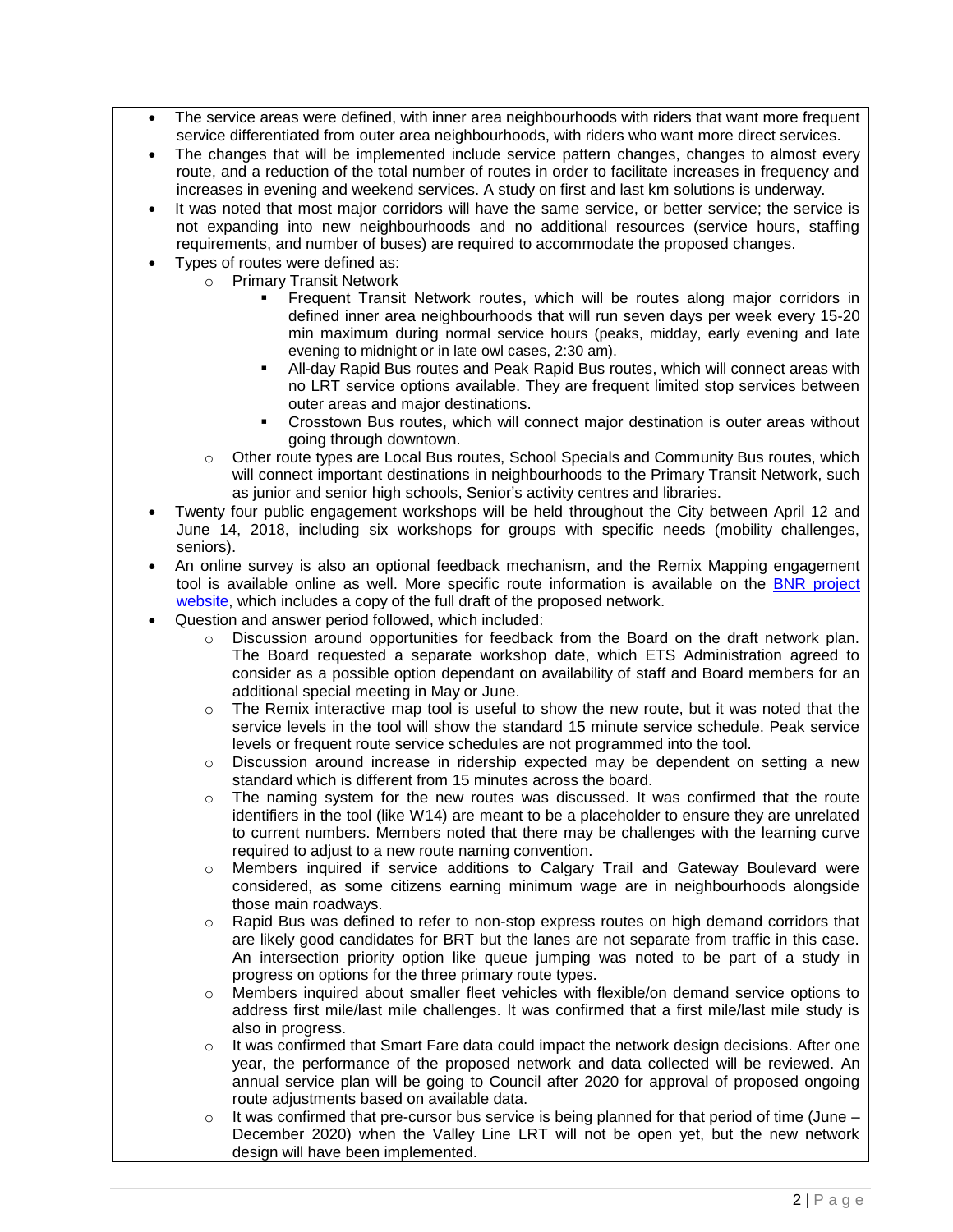o The planning team will look into whether Transit App data can be leveraged (such as potential and existing rider search history). Also whether Uber data is being shared with and accessed by the City. It was noted that the Vehicle for Hire bylaw does required data sharing as part of the agreement with the City. The status is not known.

|           |                                                                                                         | <b>Amber &amp; Gary Poliquin,</b> |
|-----------|---------------------------------------------------------------------------------------------------------|-----------------------------------|
|           | <b>Edmonton Project and the Gondola submission</b>                                                      | <b>Jeffrey Hansen-Carlson</b>     |
|           | The non-profit <b>Edmonton Project</b> was founded by Jeffrey Hansen-Carlson with no constraints on the |                                   |
|           | type of project that could be submitted.                                                                |                                   |
|           | • Gary and Amber Poliquin own and operate Big E Tours, and won the contest with their submission        |                                   |
|           | of the Gondola over the North Saskatchewan.                                                             |                                   |
| $\bullet$ | Since then business owners along the proposed route and a small team of subject matter experts          |                                   |
|           | have been engaged to study the feasibility of both public and private approaches to implementation.     |                                   |
|           | ETSAB members were invited to nominate a member to act as a contact for further updates.                |                                   |

- Aerial Urban Transit (AUT) is the term the project team is referencing in place of gondola.
- Whyte Avenue, possibly Rossdale and the Shaw Conference Center were noted as locations of interest for possible stations. Building the stations into existing infrastructure is also being considered. It was noted that Edmonton has the ideal geographical features to accommodate this mode of transport, as compared with other Canadian cities that have considered it.
- Promoting transit oriented development (TOD) in the Old Strathcona area with the increased density is a focus for the project for stakeholder and partnership buy in.
- Question and answer period followed, including:
	- $\circ$  Discussion around funding for a full feasibility study and associated business plan (about \$150,000 would be required).
	- o Limitations were noted to include:
		- Cold weather (likely due to the funicular)
		- Safety (especially of female passengers)
		- **Perception of use by tourists rather than commuters.**

# **5.** FOR APPROVAL **DECISION**

**DRAFT Urban Gondolas and Public Transit Report V. Slavov**

 The draft Urban Gondolas and Public Transit Report and its recommendations was provided for Board review and approval. No changes were noted to be required.

*MOVED: by I. Roux & seconded by M. Samji to approve the Urban Gondolas and Public Transit Report. Approved with all members present in favour.*

**CARRIED**

|                        | <b>6. NEW BUSINESS</b>                                                                                                                                                                                                                                                                                                                                                                                                                                                                   | <b>INFORMATION</b> |
|------------------------|------------------------------------------------------------------------------------------------------------------------------------------------------------------------------------------------------------------------------------------------------------------------------------------------------------------------------------------------------------------------------------------------------------------------------------------------------------------------------------------|--------------------|
|                        | <b>ETSAB Annual Activity Report - April 17th presentation debrief</b>                                                                                                                                                                                                                                                                                                                                                                                                                    | I. Roux            |
| $\bullet$              | Izak confirmed that the presentation of ETSAB's Annual Activity Report and the work plan for the<br>upcoming term to Council was well received at the April 17 <sup>th</sup> session.                                                                                                                                                                                                                                                                                                    |                    |
|                        | <b>New Member Items</b>                                                                                                                                                                                                                                                                                                                                                                                                                                                                  | C. Kelly           |
| $\bullet$              | The three new Board members were in attendance to observe the Board meeting and will officially<br>join in Board membership activities from the start of the new term (May 2018 to April 2019).<br>The date selected based on new member availability for the new member orientation session is<br>May 10 <sup>th</sup> , 2018. All members will be invited, as well as the Manager of Civic Agency Governance,<br>and the Civic Agencies Coordinator from the Office of the City Clerk. |                    |
|                        | <b>CUTA fall conference</b>                                                                                                                                                                                                                                                                                                                                                                                                                                                              | C. Kelly           |
| $\bullet$<br>$\bullet$ | The budget approval for two Board members to represent the Board at the CUTA fall conference<br>has been confirmed by ETS Administration, and members will be selected at the June meeting.<br>It will take place this year in Toronto, ON from November 18-21, 2018. Members were invited to<br>provide expressions of interest to attend.                                                                                                                                              |                    |

 $3|P$  a g e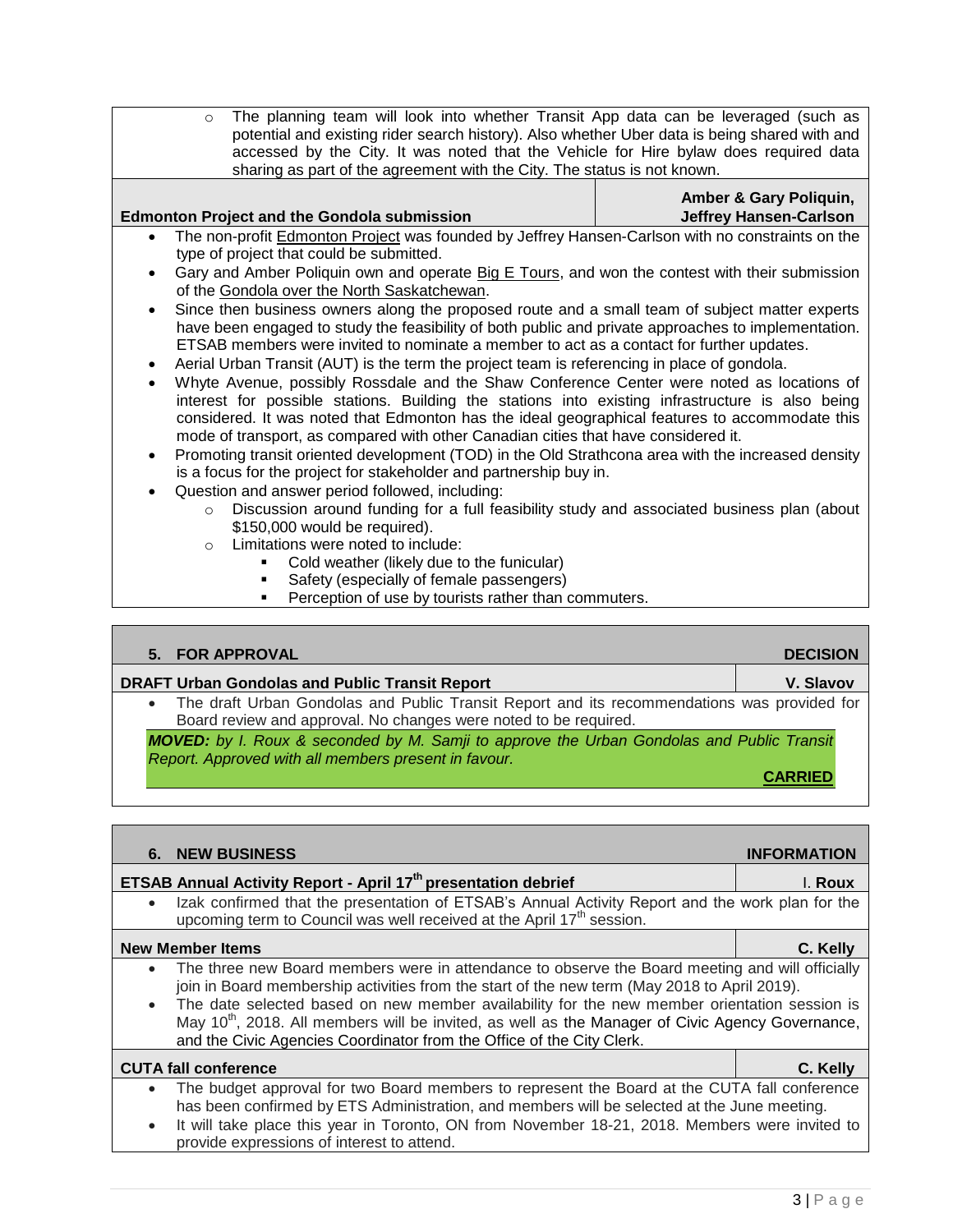| <b>Transit Fare Policy Updates</b>                                                                                                                                                                                                                                                                                                                                                                    | M. Lachance        |
|-------------------------------------------------------------------------------------------------------------------------------------------------------------------------------------------------------------------------------------------------------------------------------------------------------------------------------------------------------------------------------------------------------|--------------------|
| Marc provided the project plan and status of the Transit Fare Policy that is being reviewed and<br>$\bullet$<br>updated to align with the Smart Fare payment system. Four principles based on the Transit Strategy<br>have been drafted and will be distributed along with the meeting materials package for discussion in<br>May. The Board will be engaged for feedback and updates over Q2 and Q3. |                    |
| <b>Council Member Advisor for ETSAB</b>                                                                                                                                                                                                                                                                                                                                                               | A. Knack           |
| Councillor Knack is joining ETSAB as the Council Member Advisor in place of Councillor Cartmell<br>$\bullet$<br>effective from this month. He invited the Board's feedback on their perception of the role.<br>Councillor Knack confirmed that bi-annual meet and greet luncheons the Board has been initiating<br>$\bullet$<br>are a good practice, and should continue.                             |                    |
|                                                                                                                                                                                                                                                                                                                                                                                                       |                    |
| 7. SUB-COMMITTEE UPDATES                                                                                                                                                                                                                                                                                                                                                                              | <b>INFORMATION</b> |
| <b>Transit Innovation</b>                                                                                                                                                                                                                                                                                                                                                                             | I. Hubert          |
| Isabell provided members with a summary of discussions at the March meeting. The next meeting<br>$\bullet$<br>will be held May 17 <sup>th</sup> .                                                                                                                                                                                                                                                     |                    |
| <b>First Mile/Last Mile</b>                                                                                                                                                                                                                                                                                                                                                                           | K. Peter           |
| Kristina reminded members of the sub-committee to submit their contributions to the report if they<br>$\bullet$<br>haven't already, and noted that in May the report will be 70% complete and ready for handover to a<br>continuing member.                                                                                                                                                           |                    |
| <b>Standing Items</b>                                                                                                                                                                                                                                                                                                                                                                                 | C. Kelly           |
| Charlie noted the addition of this standing item on the agenda as a placeholder and reminder for<br>$\bullet$                                                                                                                                                                                                                                                                                         |                    |

### **Wayfinding C. Kelly**

 Charlie requested an overview of the activities involved in the two sub-committees that are planned to commence following wrap up of Gondola/Cable Cars and First Mile/Last Mile sub-committees.

- Jorge provided an overview for the Wayfinding sub-committee as the assigned lead, and Mariah provided an overview for the Land Use and Transit Policies sub-committee.
- Members were requested to sign up to participate in one or both sub-committees as time allows prior to the next General meeting of the Board.

# **DATS Advisory Group (DAG) Update B. Macklon B. Macklon**  DATS Annual Open House is scheduled for September 13, 2018. More details to follow. Cameras are expected to be installed on all buses this fall. Bob will take back the question of whether the cameras are recording, or if it is a live feed that ETS Control can access. **[ETS Branch Highlights Report](https://docs.google.com/a/edmonton.ca/spreadsheets/d/1_t6r4fH6hdfOQtXhpM0t8Y71Re9ot_Jr4I-aGrD1Z5I/edit?usp=sharing) M. Lachance** The ETS Branch Highlights report was reviewed. The fare rate change back to \$5 or two tickets for Route 747 to the International Airport will be effective from May 1, 2018.

 An inquiry regarding the results and actions related to the "#YEGcommute" campaign out of the Mayor's office was brought up for response from the Transit Innovation meeting of the Board.

# **Edmonton Arts Council (EAC) M. Samji**

- 
- Mariah will be part of the selection committee for the water themed submissions for the murals, sculptures and mosaics that are planned for the construction of the Heritage Valley Park and Ride station. The meeting will be held May 17<sup>th</sup> from 9:00 AM to 2:00 PM.

as a second page on the General Meeting agenda.

# **ATU569**

| ∙ | n/a |  |
|---|-----|--|
|   |     |  |

**8. INFORMATION SECTION INFORMATION**